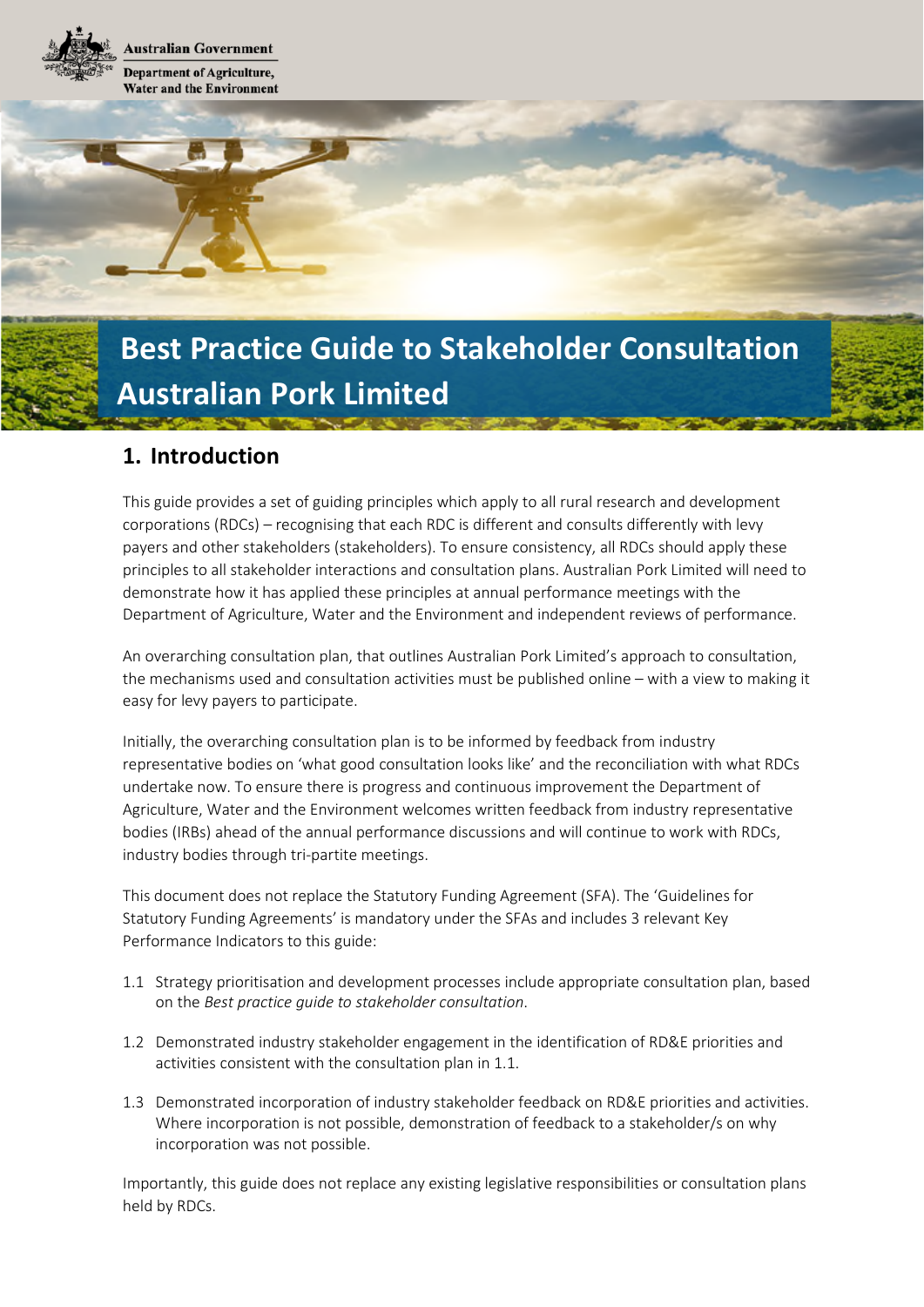# **2. Guiding Principles for all RDCs**

Good stakeholder consultation can be designed around six key principles: transparent; accessible; straightforward; well planned; fit for purpose; and responsive. These principles underpin meaningful, best practice consultation that is conducted in a genuine, frank, and respectful manner. Trust should be at the core of interactions between RDCs, industry organisations and levy payers.

### **2.1 Transparent**

RDCs must be transparent about their operations and expenditure, and the setting and implementation of research, development and extension (RD&E) [and marketing] priorities and activities. RDCs have a responsibility to be accountable to their stakeholders and an obligation to make any information related to performance available to their stakeholders. RDCs should:

- be upfront with stakeholders about consultation expectations by clearly documenting and communicating roles and responsibilities of the RDC, industry representative bodies, industry participants and other stakeholders, including the degree in which they will consult and when and how their views will affect the project or activity
- be open to, and willing to **accept feedback** from stakeholders
- demonstrate in a timely and respectful manner how stakeholder input has been incorporated
- where stakeholder input cannot be incorporated, be clear about why not
- communicate key decisions relating to members and levy payers, including Board deliberations, and opportunities for input
- be transparent about why information cannot be shared if unable to be completely transparent with stakeholders (for example if the information is confidential and cannot be publicly shared)
- utilise platforms and forums such as AgriFutures Australia's grow<sup>AG.</sup> and evoke<sup>AG.</sup> to share and engage.

## **2.2 Accessible**

RDCs should ensure information is provided in a format that is easy for stakeholders to understand, through a variety of means that enables them to consult in the easiest and most appropriate way to suit their needs. RDCs should:

- **use plain English**, particularly when the issue is complex in nature
- ensure the presentation, format and platform is easy to understand and appropriate
- include summaries in written communication to ensure stakeholders can quickly identify information relevant to them
- adapt or modify the consultation approach depending on the need of the stakeholder/s, with online options where appropriate
- **•** publish key information and research on website or other platforms, which are easily searchable
- **e** ensure that all stakeholders are provided an **opportunity to contribute**
- respond promptly to the queries of stakeholders and show a genuine interest in their input.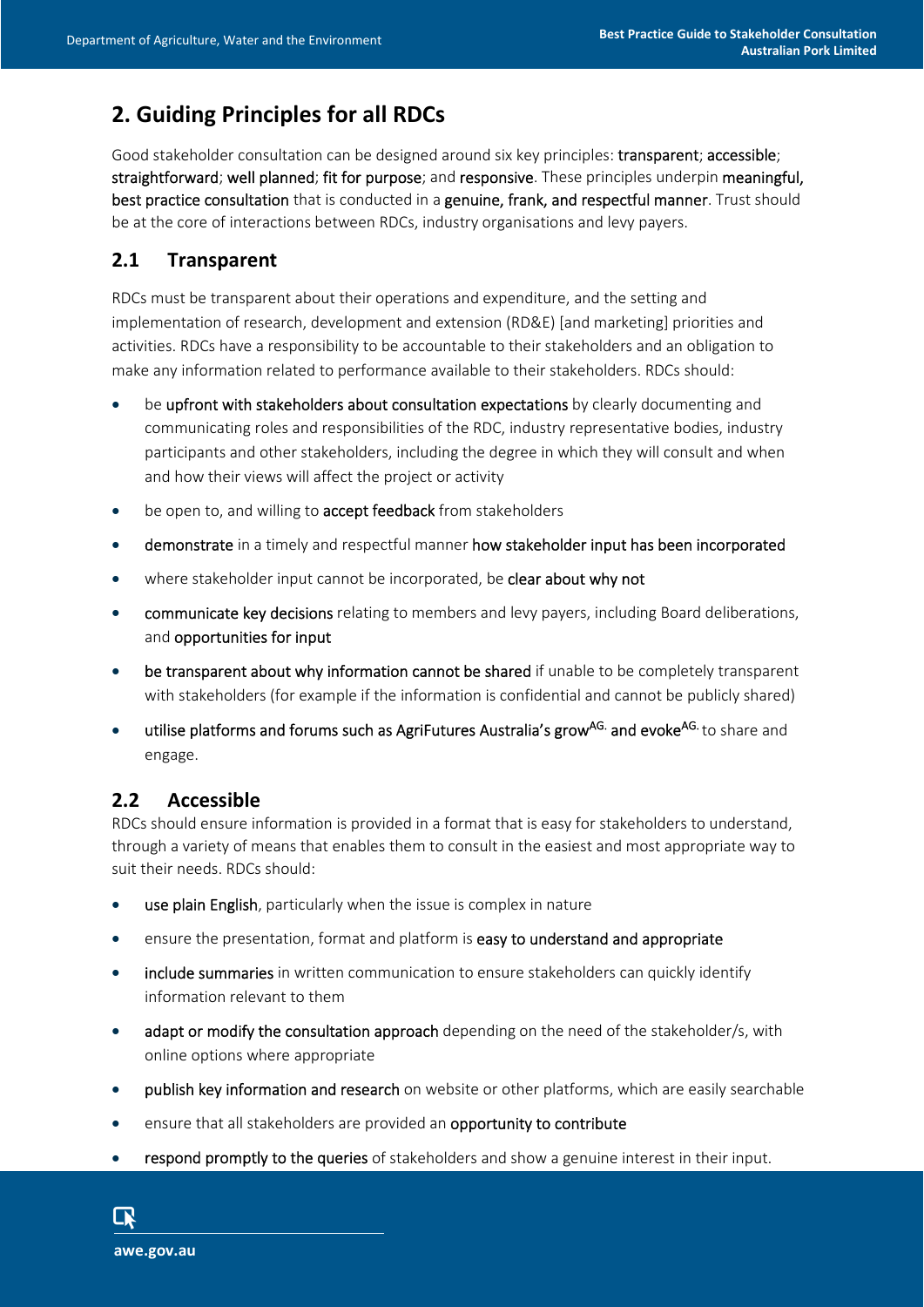## **2.3 Straightforward**

RDCs should consider the needs and competing priorities of their stakeholders to ensure that they are able to consult in the most appropriate and simplest way. RDCs should:

- ensure that stakeholders are aware of the time commitment expectations and ensure consultation is efficient
- **•** be understanding of demands already on their stakeholders, including other consultation processes, and seasonal considerations
- monitor and evaluate where stakeholders rely on and appreciate regular consultation and where stakeholders are feeling over-consulted
- consider targeted or group requests to reduce the burden on stakeholders and improve efficiency, particularly for smaller industries input is sought from the same stakeholders
- where possible, streamline consultation across RDCs, for example where a stakeholder may farm multiple commodities
- use trusted and established industry pathways to communicate with stakeholders.

#### **2.4 Well planned**

RDCs should plan well ahead, and give stakeholders advance notice about how they will be consulted and provide adequate time for them to prepare feedback and advice, to achieve meaningful input. RDCs should:

- ensure consultation is purpose-driven, timely, appropriate, and adaptable
- have realistic timeframes, taking account of seasonal pressures (i.e., sowing, harvesting and pruning), public holidays, the end of financial year and holiday periods, and being aware of competing activities
- **e** engage stakeholders early so stakeholders can plan and prepare their input
- where a project is large and is likely time consuming, provide stakeholders multiple opportunities to provide feedback
- recognise and link into industry events and annual general meetings.

While considered consultation is best practice, there will be instances where shorter consultation timeframes are required – for instance on a critical emerging issue (e.g., biosecurity, international trade, or suddenly emerging management or organisational matters). On these occasions, an explanation should be given why the timeframe for consultation is short.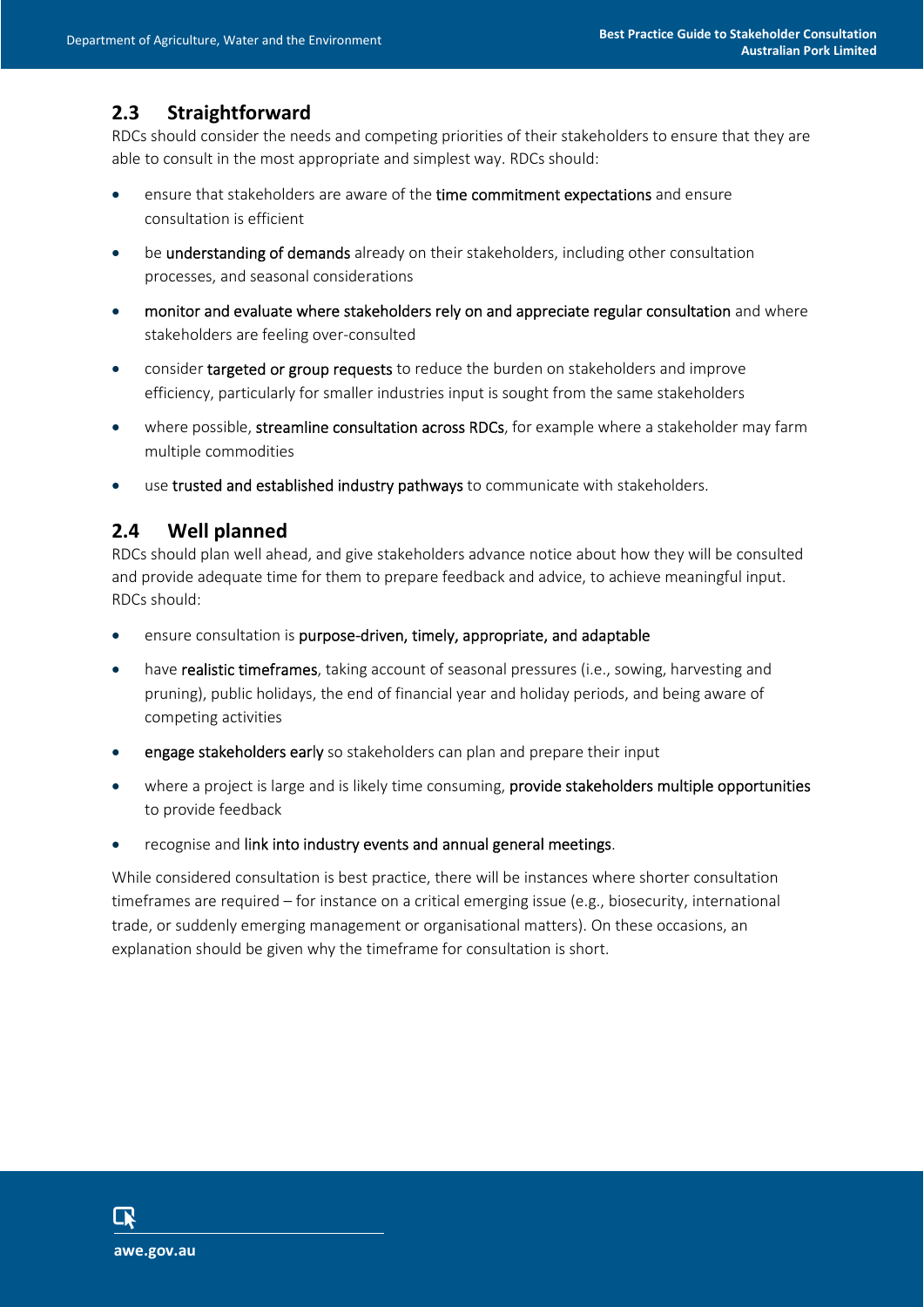## **2.5 Fit for purpose**

RDCs are expected to balance the long-term, short-term, high and low risk RD&E [and marketing] activities. Industries have a diverse range of stakeholders and there will inevitably be different needs and expectations to be managed. RDCs should:

- know what their stakeholders want and need to know and ensure consultation is tailored accordingly
- ensure that the consultation approach is adaptable and tailored to the audience and/or levy payers and considers their priorities
- base consultation on the most appropriate methodology (e.g. co-design, seeking comments on options to deliver an outcomes etc)
- adjust consultation depending on the issues under consideration, who needs to be consulted, and the available time and resources. Examples of ways to consult include, but are not limited to:
	- Discussion papers Surveys
	- Calls for comment or feedback Newsletters
	- Forums, workshops or networks **•** Publications
	- Extension events, conferences Nebsite updates
	- Social media **No. 1988** Webinars
- 
- 
- 
- -

#### **2.6 Responsive**

As part of their SFAs, RDCs are required to undertake monitoring and evaluation. This includes a commitment to communicate and demonstrate the results of RD&E [and marketing] activities and investments to stakeholders. RDCs should:

- collect data on what consultation methods are most effective (for example, which type of consultation yielded the most responses or resulted in the most information provided)
- regularly evaluate and review the ways that they consult stakeholders to ensure that they are effective
- look for informal opportunities to seek feedback and review performance
- be evidence-based and accountable to stakeholders
- be aware of stakeholder consultation fatigue and adjust consultation accordingly.

RDCs are encouraged to publish their plans for how they will monitor and evaluate their overarching consultation plan on their website.